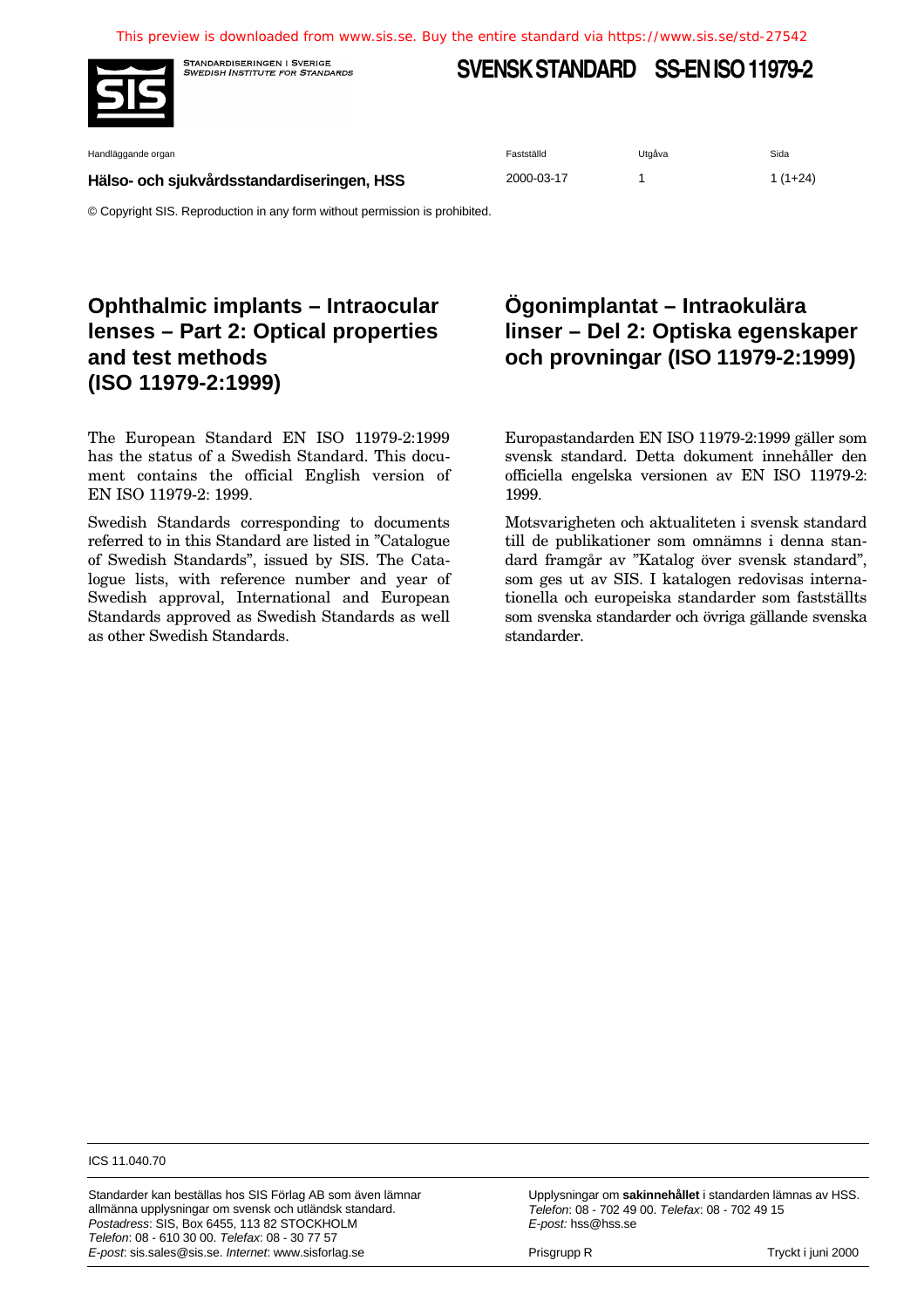This preview is downloaded from www.sis.se. Buy the entire standard via https://www.sis.se/std-27542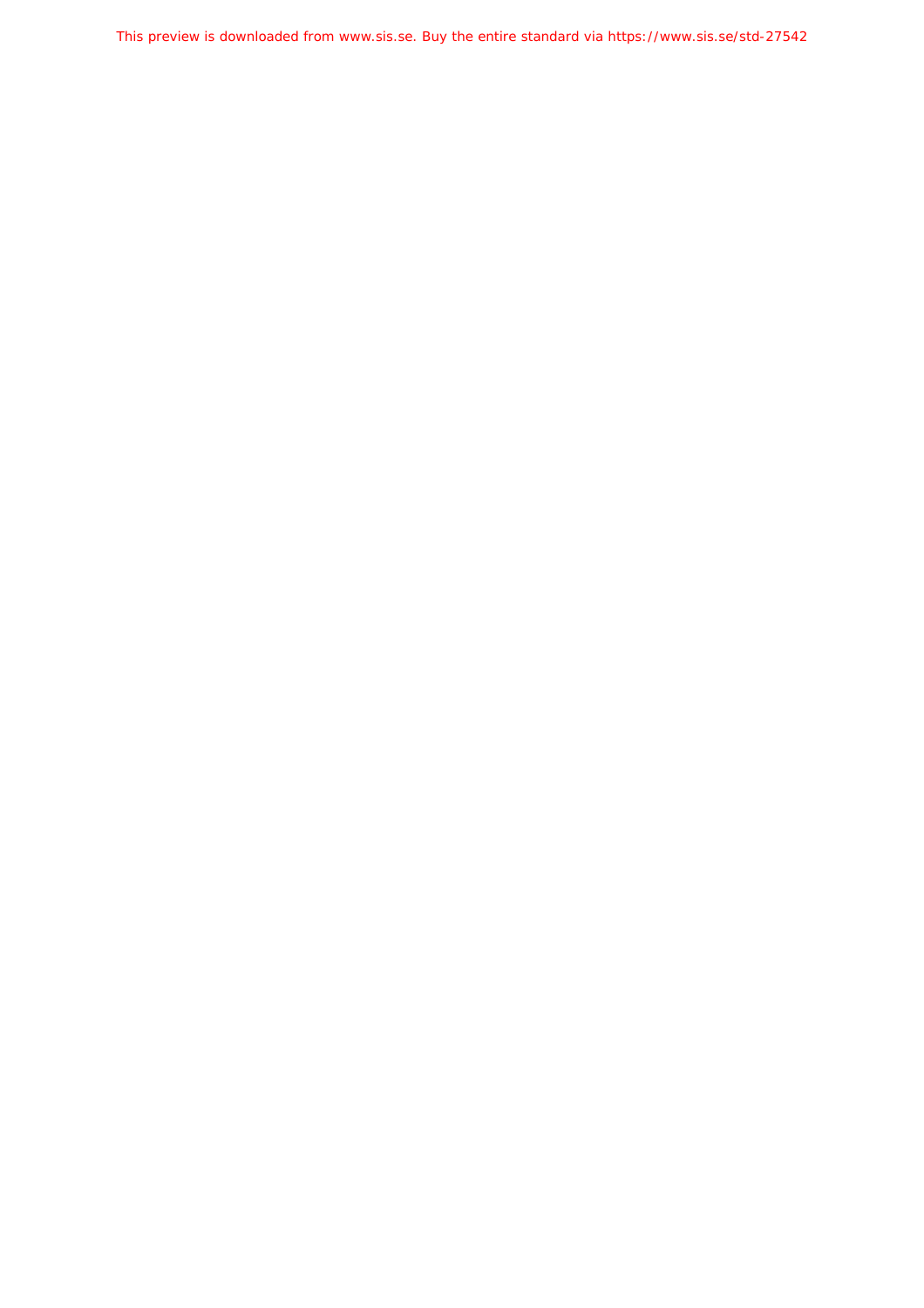# EUROPEAN STANDARD NORME EUROPÉENNE EUROPÄISCHE NORM

# **EN ISO 11979-2**

December 1999

ICS 11.040.70

English version

## Ophthalmic implants - Intraocular lenses - Part 2: Optical properties and test methods (ISO 11979-2:1999)

Implants ophtalmiques - Lentilles intraoculaires - Partie 2: Propriétés optiques et méthodes d'essai (ISO 11979- 2:1999)

Ophthalmische Implantate - Intraokularlinsen - Teil 2: Optische Eigenschaften und Prüfverfahren (ISO/FDIS 11979-2:1999)

This European Standard was approved by CEN on 15 December 1999.

CEN members are bound to comply with the CEN/CENELEC Internal Regulations which stipulate the conditions for giving this European Standard the status of a national standard without any alteration. Up-to-date lists and bibliographical references concerning such national standards may be obtained on application to the Central Secretariat or to any CEN member.

This European Standard exists in three official versions (English, French, German). A version in any other language made by translation under the responsibility of a CEN member into its own language and notified to the Central Secretariat has the same status as the official versions.

CEN members are the national standards bodies of Austria, Belgium, Czech Republic, Denmark, Finland, France, Germany, Greece, Iceland, Ireland, Italy, Luxembourg, Netherlands, Norway, Portugal, Spain, Sweden, Switzerland and United Kingdom.



EUROPEAN COMMITTEE FOR STANDARDIZATION COMITÉ EUROPÉEN DE NORMALISATION EUROPÄISCHES KOMITEE FÜR NORMUNG

**Central Secretariat: rue de Stassart, 36 B-1050 Brussels**

© 1999 CEN All rights of exploitation in any form and by any means reserved worldwide for CEN national Members.

Ref. No. EN ISO 11979-2:1999 E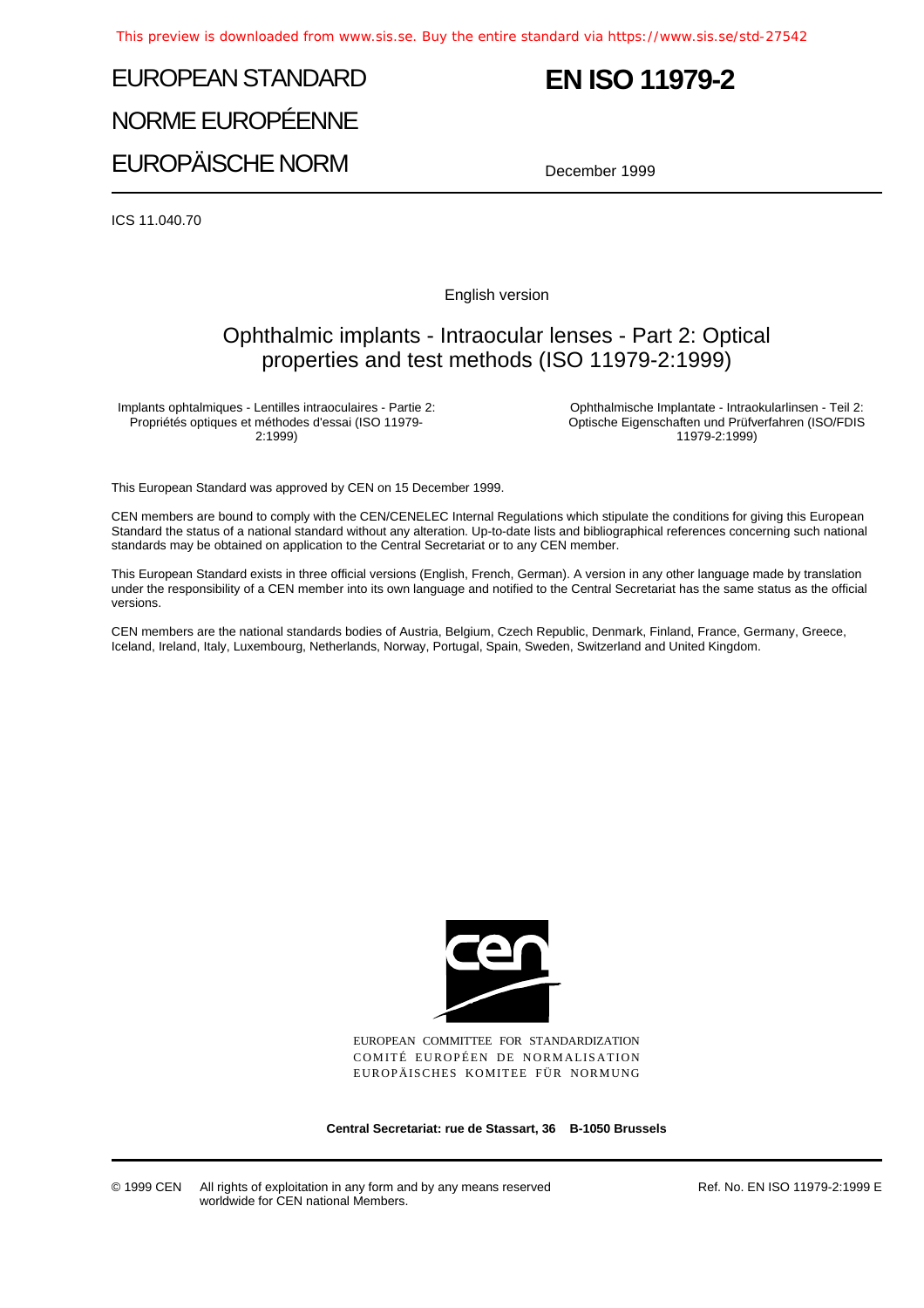### **Contents**

| 1                                                            |  |  |  |
|--------------------------------------------------------------|--|--|--|
| $\overline{2}$                                               |  |  |  |
| 3                                                            |  |  |  |
| 4                                                            |  |  |  |
| 4.1                                                          |  |  |  |
| 4.2                                                          |  |  |  |
| 4.3                                                          |  |  |  |
| 4.4                                                          |  |  |  |
|                                                              |  |  |  |
| Annex B (normative) Measurement of resolution efficiency  14 |  |  |  |
|                                                              |  |  |  |
|                                                              |  |  |  |
|                                                              |  |  |  |
|                                                              |  |  |  |
|                                                              |  |  |  |
|                                                              |  |  |  |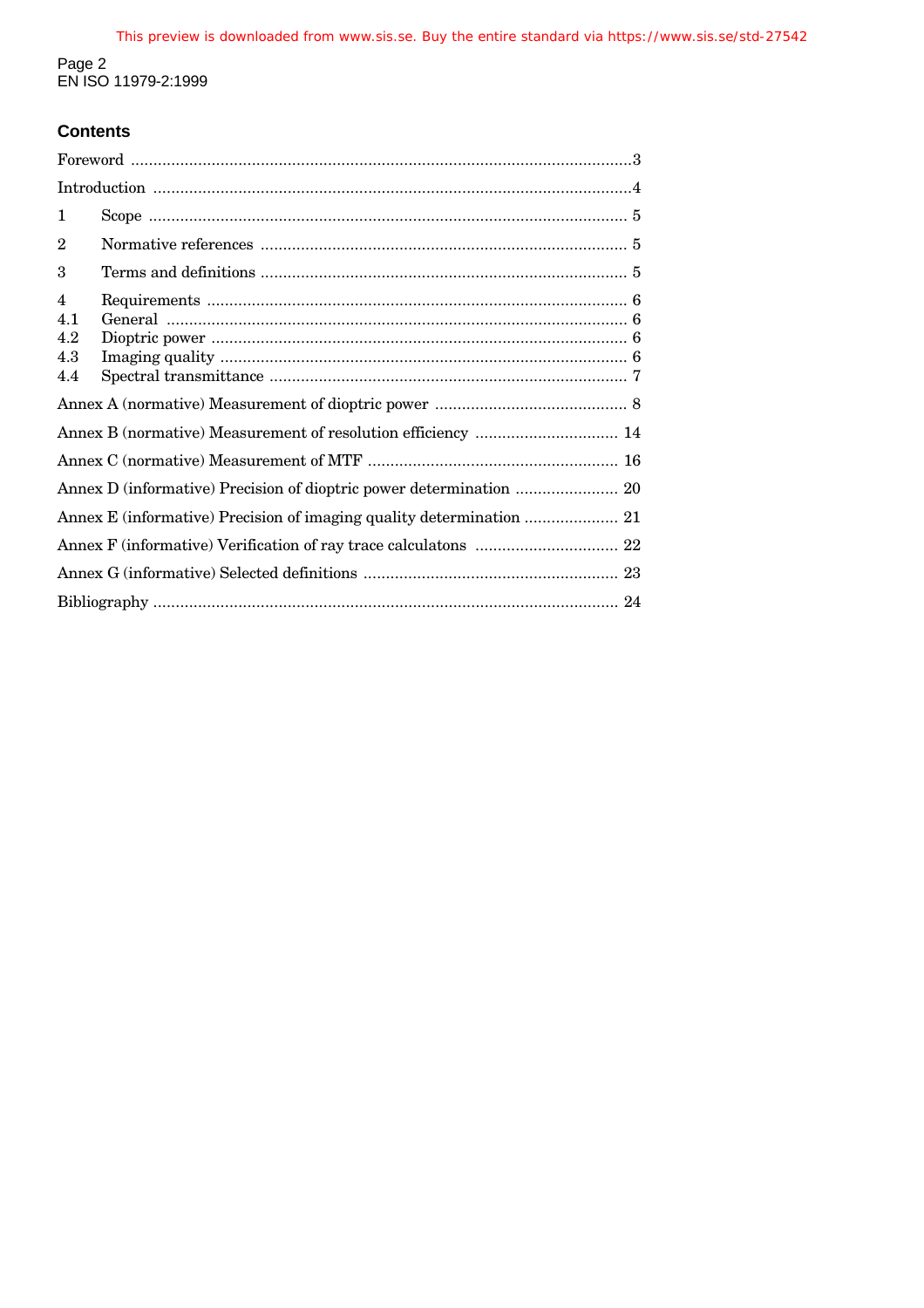Page 3 EN ISO 11979-2:1999

#### **Foreword**

The text of the International Standard ISO 11979-2:1999 has been prepared by Technical Committee ISO/TC 172 "Optics and optical instruments" in collaboration with Technical Committee CEN/TC 170 "Ophthalmic optics", the secretariat of which is held by DIN.

This European Standard shall be given the status of a national standard, either by publication of an identical text or by endorsement, at the latest by June 2000, and conflicting national standards shall be withdrawn at the latest by June 2000.

According to the CEN/CENELEC Internal Regulations, the national standards organizations of the following countries are bound to implement this European Standard: Austria, Belgium, Czech Republic, Denmark, Finland, France, Germany, Greece, Iceland, Ireland, Italy, Luxembourg, Netherlands, Norway, Portugal, Spain, Sweden, Switzerland and the United Kingdom.

**NOTE FROM CEN/CS:** The foreword is susceptible to be amended on reception of the German language version. The confirmed or amended foreword, and when appropriate, the normative annex ZA for the references to international publications with their relevant European publications will be circulated with the German version.

#### **Endorsement notice**

The text of the International Standard ISO 11979-2:1999 was approved by CEN as a European Standard without any modification.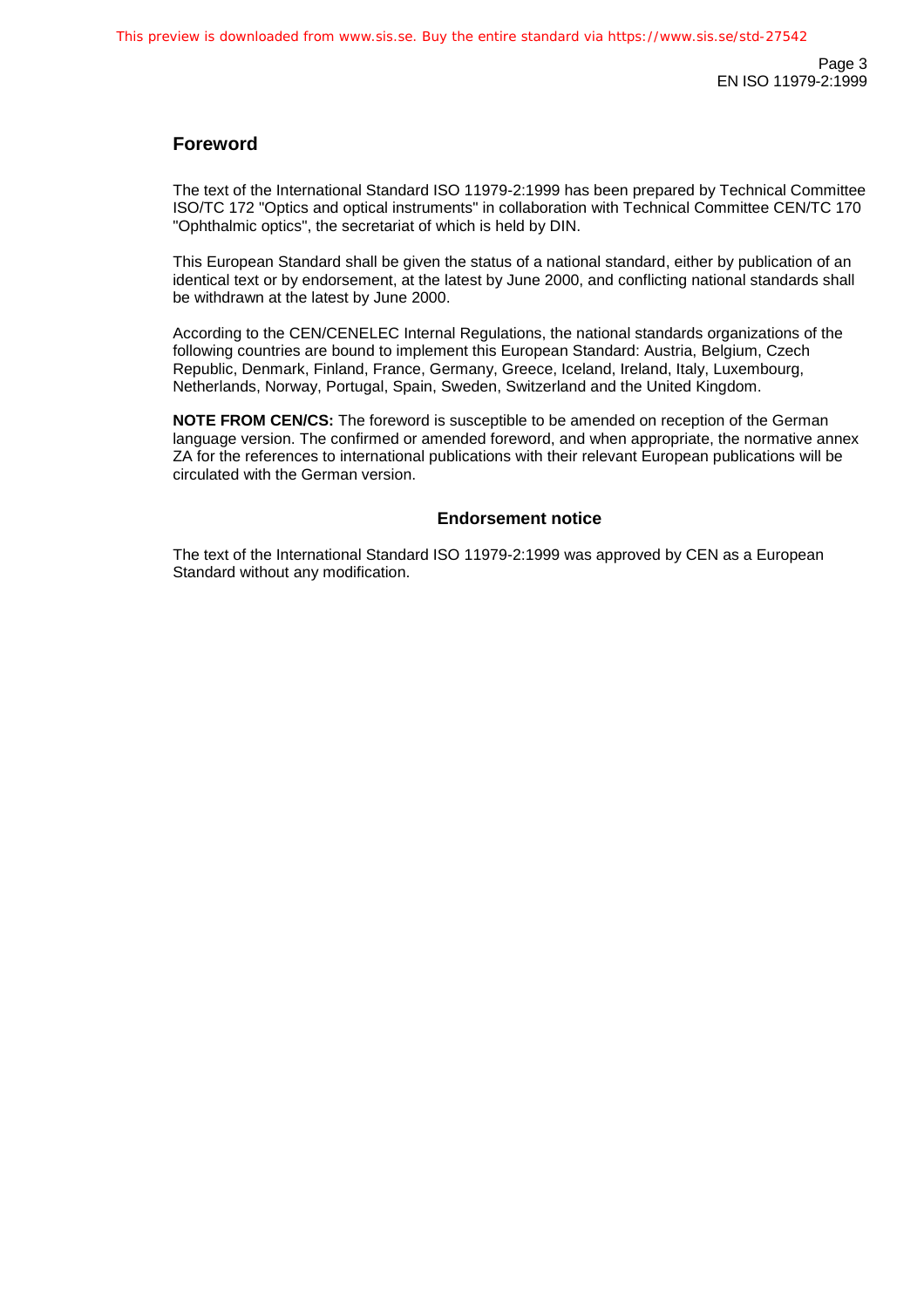Page 4 EN ISO 11979-2:1999

## **Introduction**

This part of ISO 11979 contains several test methods for which associated requirements are given and one test method for which no requirement is formulated. The former are directly connected to the optical functions of intraocular lenses. The latter, the test for spectral transmittance, has been provided for those interested in information about UV transmission and in specific situations, e.g. when using laser light sources for medical diagnosis and treatment.

Extensive interlaboratory testing has been carried out before setting the limits specified. Some basic problems were encountered.

The accuracy in the determination of dioptric power has an error that is not negligible in relation to the half-dioptre steps in which intraocular lenses are commonly labelled. The dioptric power tolerances take this fact into account. Hence the limits set may lead to some overlap into the next labelled power, especially for high dioptre lenses. Reference [1] gives further discussion on this subject.

The majority of lenses hitherto implanted have been made from poly(methyl methacrylate) (PMMA), and were qualified using the method described in annex B. Thus the general clinical experience is associated with this level. The method in annex B is limited in its applicability, however. The limits for the more general method in annex C have been set in terms of MTF in an eye model, following two approaches. The first is by correlation to the method and limit in annex B. Further discussion can be found in reference [2]. The second is set as a percentage of what is calculated as theoretical maximum for the design, with the rationale that a minimum level of manufacturing accuracy be guaranteed. For common PMMA lenses, these two limits correspond well with each other. For lenses made of materials with lower refractive index, or with certain shape factors, or for extreme power lenses in general, the latter limit is lower than the former. However, such lenses are already in use, indicating clinical acceptance. The question arises which is the absolute lowest limit that is compatible with good vision. No definite answer can be found, but following clinical data presented to the working group, an absolute lower limit has been set for the calculation method.

NOTE It always was and still is the intention of the Technical Committees ISO/TC 172/SC 7 and CEN/TC 170 to prepare identical ISO and CEN (European Committee for Standardization) standards on intraocular lenses. However, during the preparation of part 7 of this series, problems were encountered with normative references to the existing ISO 14155 and EN 540 horizontal standards on clinical investigation of medical devices, which are similar but not identical.

ISO and CEN principles concerning normative references made it impossible to continue the preparation of identical International and European Standards on the clinical investigation of intraocular lenses. As a result, two different standards series have had to be prepared. For this part of ISO 11979, identical versions exist for ISO and CEN (ISO 11979-2 and EN ISO 11979-2). For those parts where no identical versions exist, it is the intention of ISO/TC 172/SC 7 and CEN/TC 170 to revise these standards with the goal to end up with identical ones as soon as identical ISO and CEN horizontal standards on clinical investigations become available.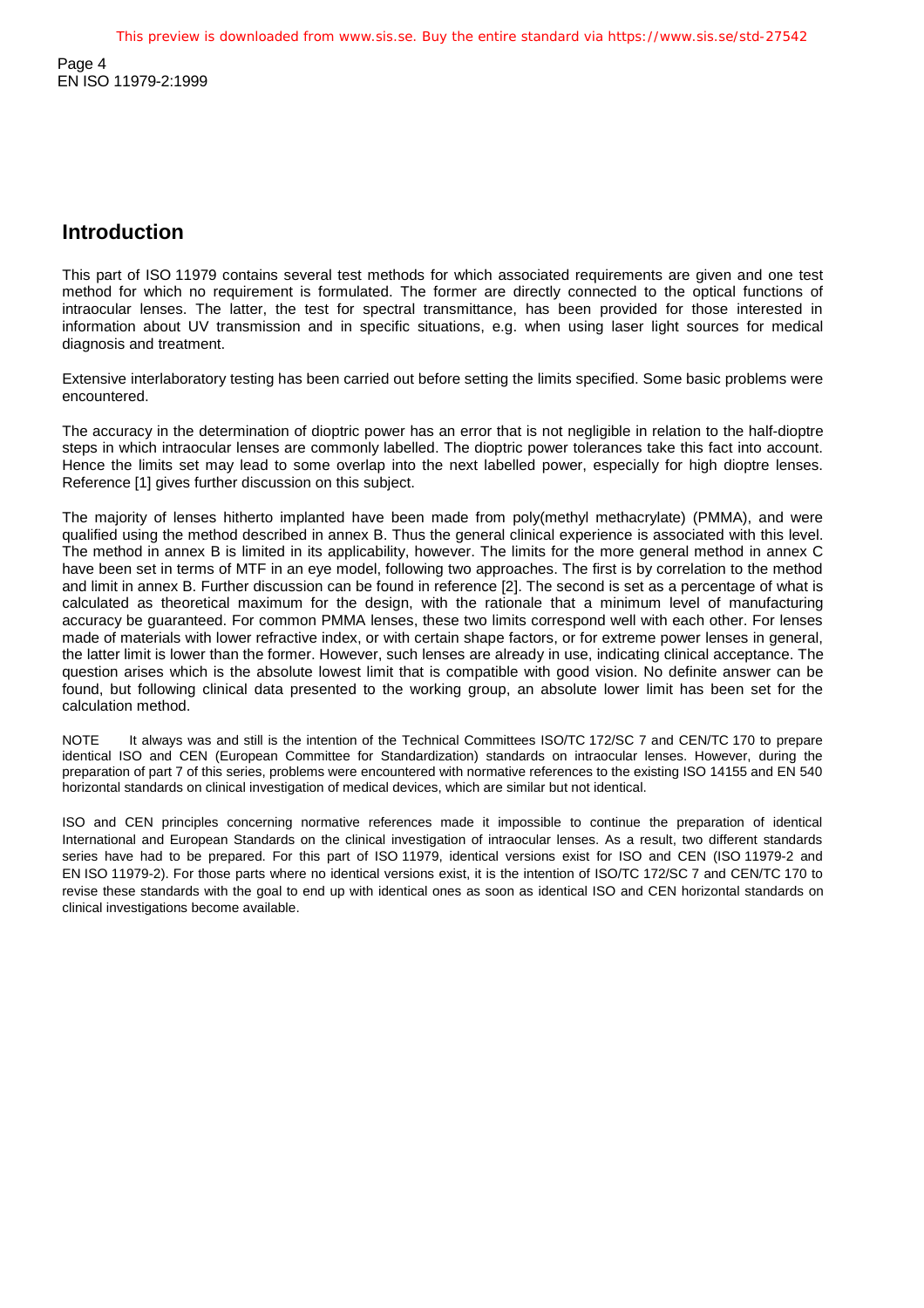Page 5 EN ISO 11979-2:1999

# **Ophthalmic implants — Intraocular lenses —**

# Part 2: **Optical properties and test methods**

#### **1 Scope**

This part of ISO 11979 specifies requirements and test methods for certain optical properties of intraocular lenses (IOLs).

It is applicable but not limited to non-toric, monofocal intraocular lenses intended for implantation into the anterior segment of the human eye, excluding corneal implants.

#### **2 Normative references**

The following normative documents contain provisions which, through reference in this text, constitute provisions of this part of ISO 11979. For dated references, subsequent amendments to, or revisions of, any of these publications do not apply. However, parties to agreements based on this part of ISO 11979 are encouraged to investigate the possibility of applying the most recent editions of the normative documents indicated below. For undated references, the latest edition of the normative document referred to applies. Members of ISO and IEC maintain registers of currently valid International Standards.

ISO 6328:  $-$ <sup>1</sup>), Photography  $-$  Photographic materials  $-$  Determination of ISO resolving power.

ISO 9334:1995, Optics and optical instruments — Optical transfer function — Definitions and mathematical relationships.

ISO 9335:1995, Optics and optical instruments — Optical transfer function — Principles and procedures of measurement.

ISO 11979-1:1999, Ophthalmic implants — Intraocular lenses — Part 1: Vocabulary.

U.S. Mil Std 150-A-1961, Photographic lenses.

#### **3 Terms and definitions**

For the purposes of this part of ISO 11979, the terms and definitions given in ISO 9334 and ISO 11979-1 apply.

NOTE Some definitions from ISO 11979-1 are reproduced for information in annex G.

<sup>1)</sup> To be published. (Revision of ISO 6328:1982)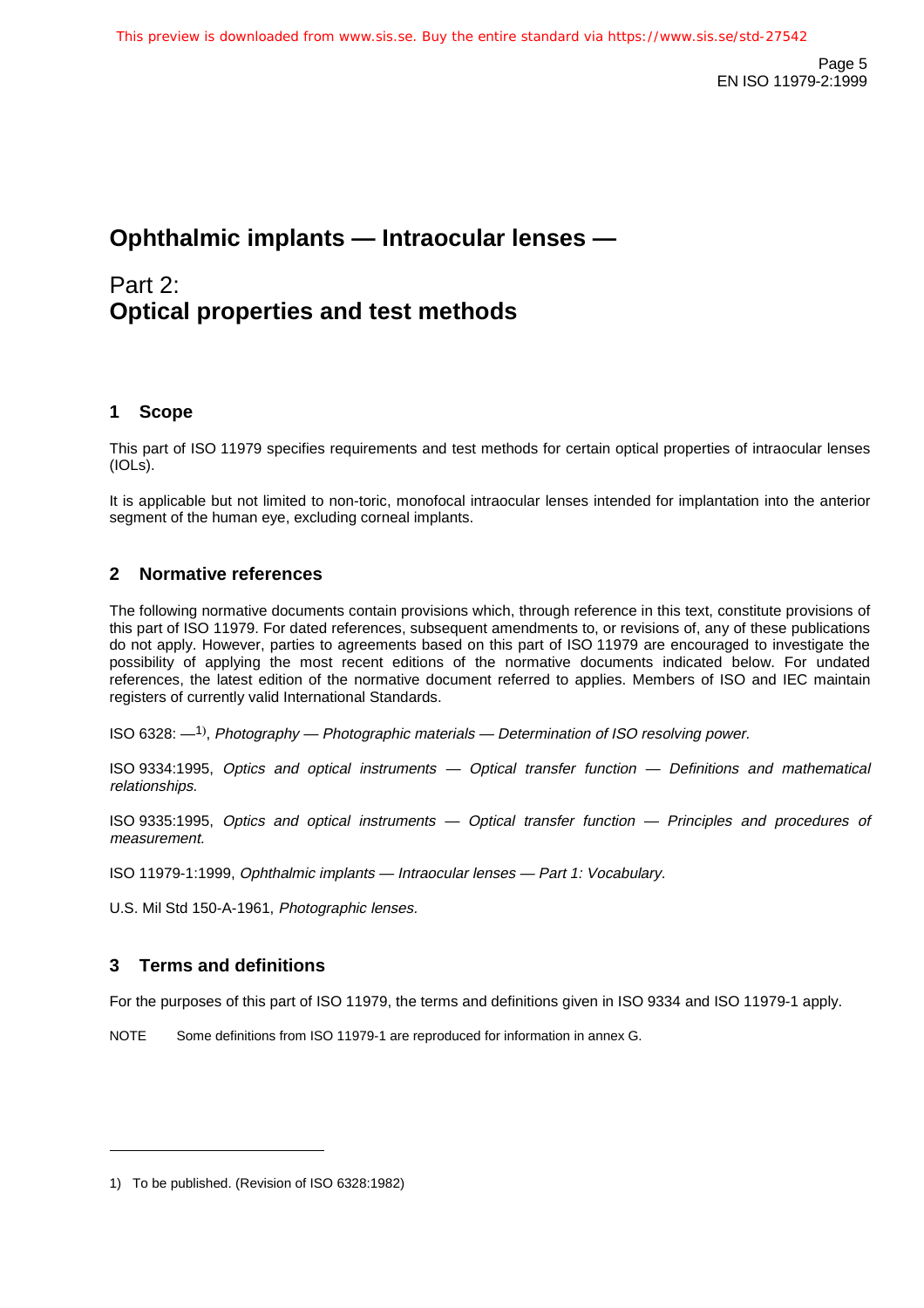Page 6 EN ISO 11979-2:1999

#### **4 Requirements**

#### **4.1 General**

All requirements stated below shall apply to the finished product as marketed. If applicable, the lens shall be positioned as intended for use.

NOTE 1 The methods specified below are reference methods. Alternative methods demonstrated to produce results that are equivalent to those obtained with the reference methods may also be used.

NOTE 2 Any validated procedures that ensure that IOLs are within the tolerances specified may be used in quality control.

#### **4.2 Dioptric power**

When determined by one of the methods described in annex A, the dioptric power as stated by the manufacturer (e.g. on the label of the IOL) shall, in any meridian, be within the tolerance limits specified in Table 1.

NOTE Astigmatism is implicitly limited by the requirement that dioptric power be within the tolerance limits of Table 1 in all meridians.

| Nominal dioptric power range a                                            | Tolerance on dioptric power |  |  |
|---------------------------------------------------------------------------|-----------------------------|--|--|
|                                                                           |                             |  |  |
| 0 to $\leqslant$ 15                                                       | ± 0.3                       |  |  |
| $>$ 15 to $\leqslant$ 25                                                  | ± 0.4                       |  |  |
| $>$ 25 to $\leqslant$ 30                                                  | ± 0.5                       |  |  |
| > 30                                                                      | ± 1.0                       |  |  |
| а<br>The ranges apply to positive as well as to negative dioptric powers. |                             |  |  |

**Table 1 — Tolerances on dioptric power**

#### **4.3 Imaging quality**

Imaging quality shall be determined either according to the method described in annex B or to the method described in annex C.

NOTE The method of annex C is more general. It can be used e.g. for extreme dioptric powers and for materials which swell in aqueous humour, for which cases the method of annex B is not suitable.

- a) If determined in accordance with annex B, the resolution efficiency of the IOL shall be no less than 60 % of the diffraction-limited cut-off spatial frequency. In addition, the image shall be free of aberrations other than those due to normal spherical aberration.
- b) If determined in accordance with annex C, the modulation transfer function (MTF) value of the system of model eye with IOL shall, at 100  $\text{mm}^{-1}$ , meet either of the two conditions given below:
	- 1) be greater or equal to 0,43;
	- 2) be greater or equal to 70 % of that calculated as maximum attainable for the system of model eye with the specific IOL design and power in question, but in any case greater or equal to 0,28.

NOTE 1 Spatial frequency has the dimension of reciprocal length, mm<sup>-1</sup>. It is often referred to as line-pairs per mm or c/mm, where c denotes cycles.

- NOTE 2 The approval levels given above correspond well with each other for PMMA lenses in the range 10 D to 30 D.
- NOTE 3 Examples of calculation of maximum attainable MTF at 100 mm<sup>-1</sup> are given in C.5.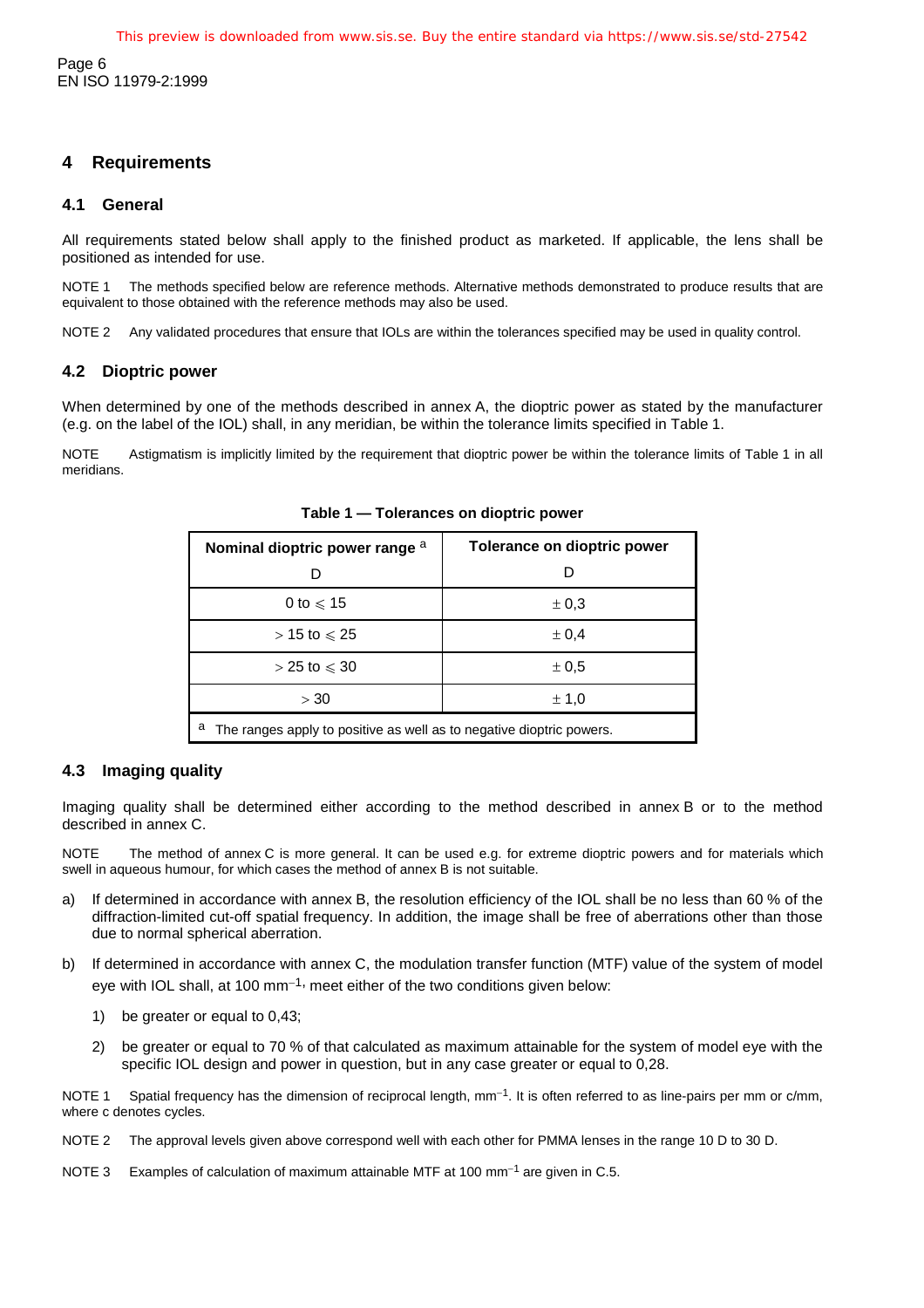Page 7 EN ISO 11979-2:1999

#### **4.4 Spectral transmittance**

For each type of IOL, the spectral transmittance in the range 300 nm to 1200 nm shall be on record for the IOL with a dioptric power of 20 D or its equivalent. The spectrum shall be recorded with a spectrophotometer using a 3 mm aperture. The spectrophotometer shall have a bandwidth of not more than 5 nm and be accurate to  $\pm 2$ % in transmittance.

The sample shall be either an actual IOL or a flat piece of the IOL optic material, having an average thickness equal to that of the central 3 mm of the 20 D IOL and having undergone the same production treatment as the finished IOL, including sterilization. IOLs made of materials that change transmittance properties in situ shall be measured with the IOL under simulated in situ conditions.

NOTE Guidance can be found in ISO 8599 [3] for the measurement. The definition for in situ conditions is found in ISO 11979-1 (see also annex G).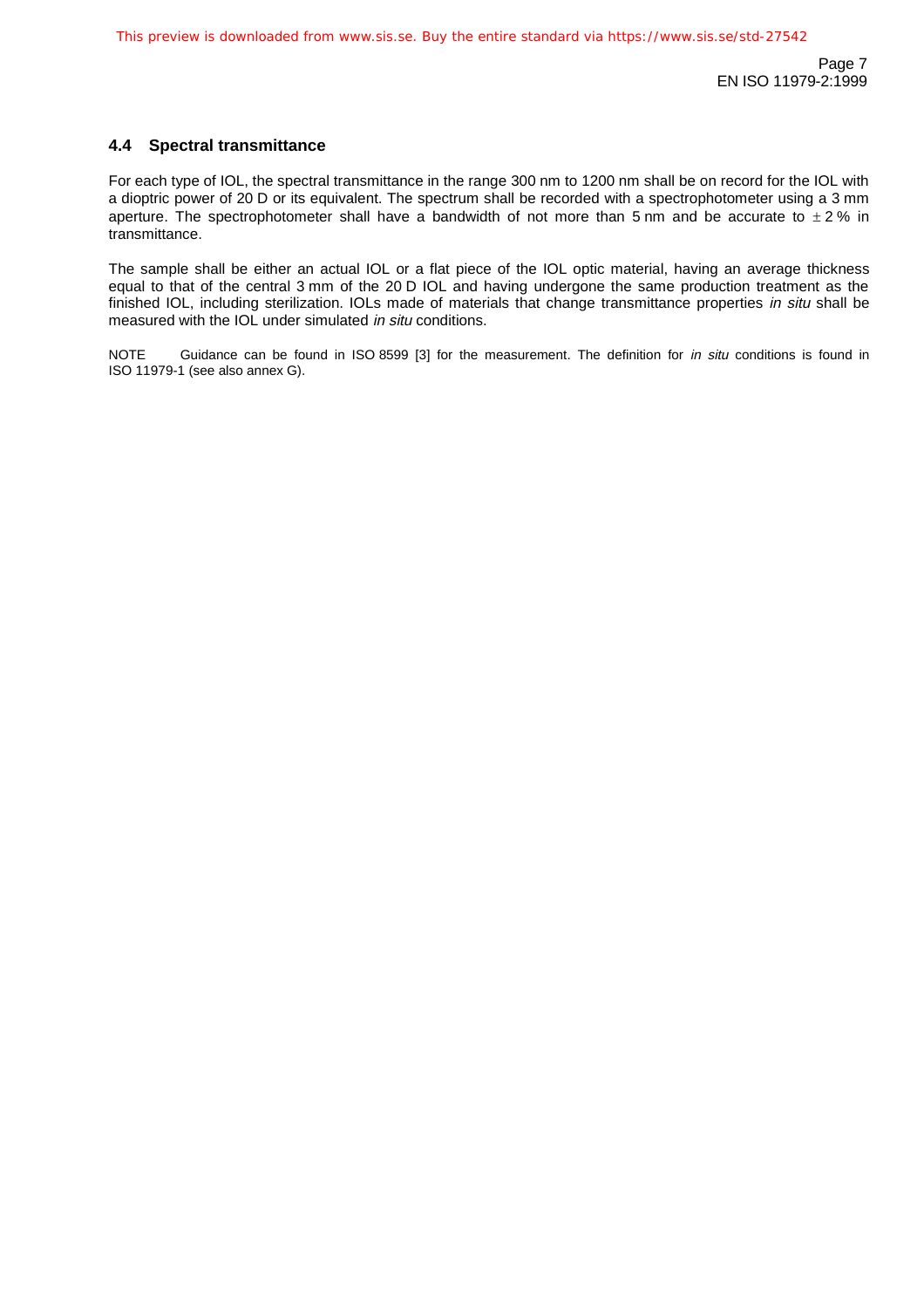Page 8 EN ISO 11979-2:1999

## **Annex A**

#### (normative)

### **Measurement of dioptric power**

#### **A.1 General**

Three alternative methods for the determination of dioptric power are given below. Their applicability is limited to spherical lenses.

NOTE 1 For more details about optical measurement and calculations, see references [4], [5] in the Bibliography, or similar textbooks on optics.

NOTE 2 For non-spherical lenses, dioptric power should be designated in a way consistent with the procedure given in this annex.

Irrespective of method used, the value of dioptric power is determined at 35 °C  $\pm$  2 °C for light of wavelength 546 nm  $\pm$  10 nm. For the methods in A.3 and A.4, the aperture is no less than 3 mm in diameter.

#### **A.2 Determination of dioptric power by calculation from measured dimensions**

Measure the surface radii using a special radius meter or general purpose interferometer. Measure the lens thickness with a micrometer or similar device.

Calculate the dioptric power, using the equation:

$$
D = D_{\mathfrak{f}} + D_{\mathfrak{b}} - (t_{\mathfrak{c}}/n_{\mathfrak{f}}) \cdot D_{\mathfrak{f}} \cdot D_{\mathfrak{b}} \tag{A.1}
$$

where, at the conditions in question,

- *D* is the dioptric power, in dioptres, of the IOL;
- $D_f$  is the dioptric power, in dioptres, of the front surface of the IOL;
- $D_{\rm b}$  is the dioptric power, in dioptres, of the back surface of the IOL;
- $t_c$ is the central thickness, in metres, of the IOL;
- $n_{\text{IO}}$  is the refractive index of the IOL optic material.

NOTE 1 Equation (A.1) is often referred to as the "thick lens equation".

Calculate  $D_f$  from the equation:

$$
D_{\mathsf{f}} = (n_{\mathsf{IOL}} - n_{\mathsf{med}})/r_{\mathsf{f}} \tag{A.2}
$$

where, at the conditions in question,

 $n_{\text{med}}$  is the refractive index of the surrounding medium;

 $r<sub>f</sub>$  is the radius, in metres, of the front surface of the IOL.

Calculate  $D<sub>b</sub>$  from the equation:

$$
D_{\mathbf{b}} = (n_{\text{med}} - n_{\text{IOL}})/r_{\mathbf{b}} \tag{A.3}
$$

where, at the conditions in question,  $r<sub>b</sub>$  is the radius, in metres, of the back surface of the IOL.